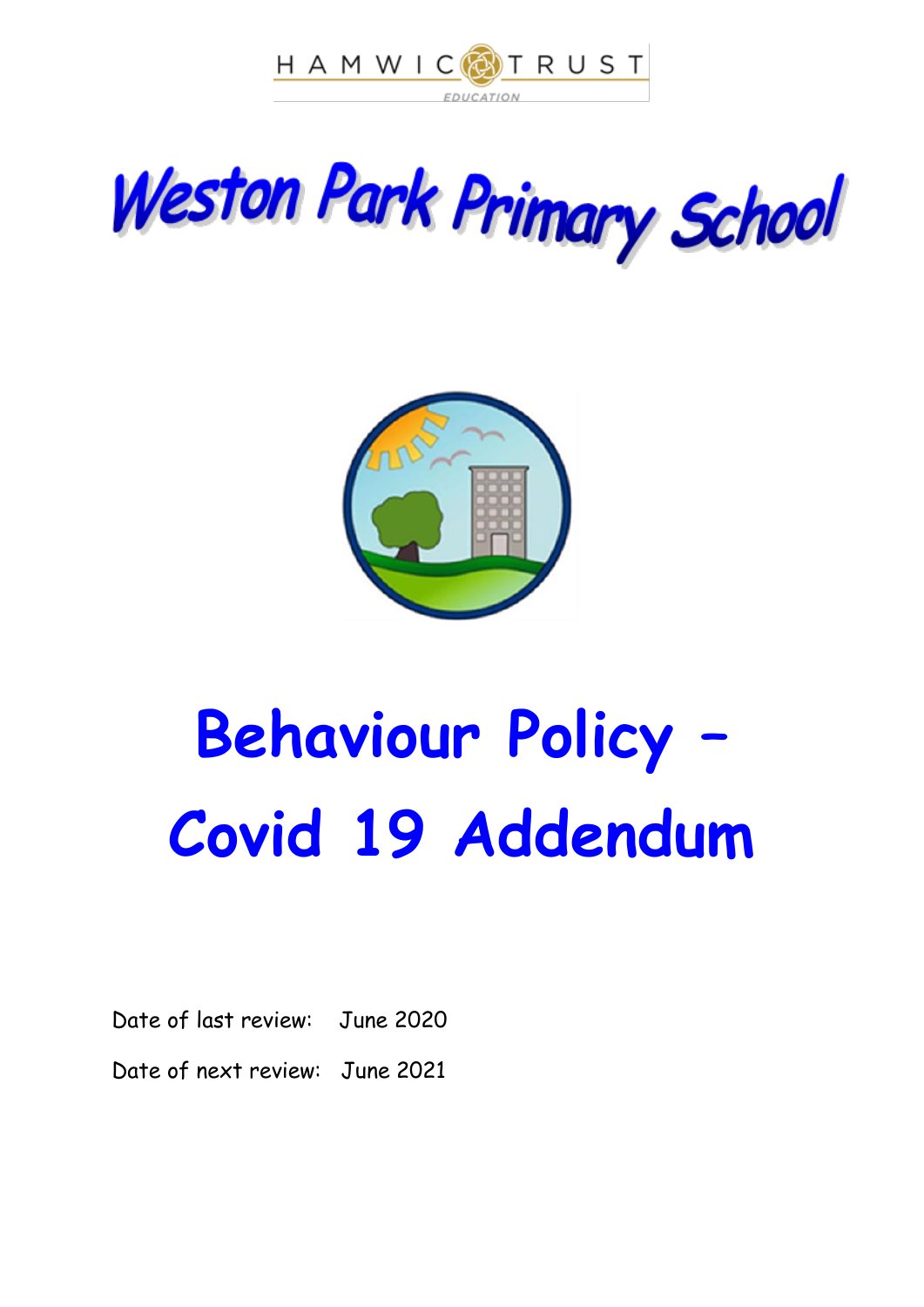# **Purpose of this Addendum:**

The Positive Behaviour Policy remains in place throughout the uncertain times surrounding the global pandemic. This is to ensure consistency for staff and children. However, in accordance with Government guidelines there are adaptations to this policy. This addendum explains these changes.

### **Aims:**

The core values of Weston Park Primary School are: *Be safe Be responsible Be respectful Be a learner*

During the COVID-19 pandemic Weston Park Primary School's 'Core Values' have never been more important. Our policy talks about the importance of safety and this is critical during these uncertain times:

"At Weston Park Primary School we want to create and foster a **safe**, calm environment where everyone feels secure and respected."

# **The strategy for gaining consistent positive behaviour –adaptations:**

- Class visual displays have been adapted from class groups to 'pods'.
- Warning zones have been adapted. It is no longer appropriate for children to move to a 'reflection' space that could be shared by others. Instead, children will reflect at their own desk. The teacher should ask the child to stop their work and provide them with the differentiated Core Values for their year group to read during their reflection time. A timer should be started as usual.
- Red zones have been adapted. If a child enters the red zone it is no longer appropriate that they enter the Year Leader's pod. If a child enters the red zone a radio message should be communicated to a member of the Senior Leadership Team where a child can spend that additional reflection time outside an office. Children will not be allowed to enter offices.

#### **Celebrating and communicating success:**

- Class Dojo has been temporarily suspended during the COVID-19 pandemic.
- Celebration assemblies have been temporarily suspended during the COVID-19 pandemic.

#### **Example behaviours to move into the orange zone may include:**

Refusing to follow the additional rules of the school to keep each other safe.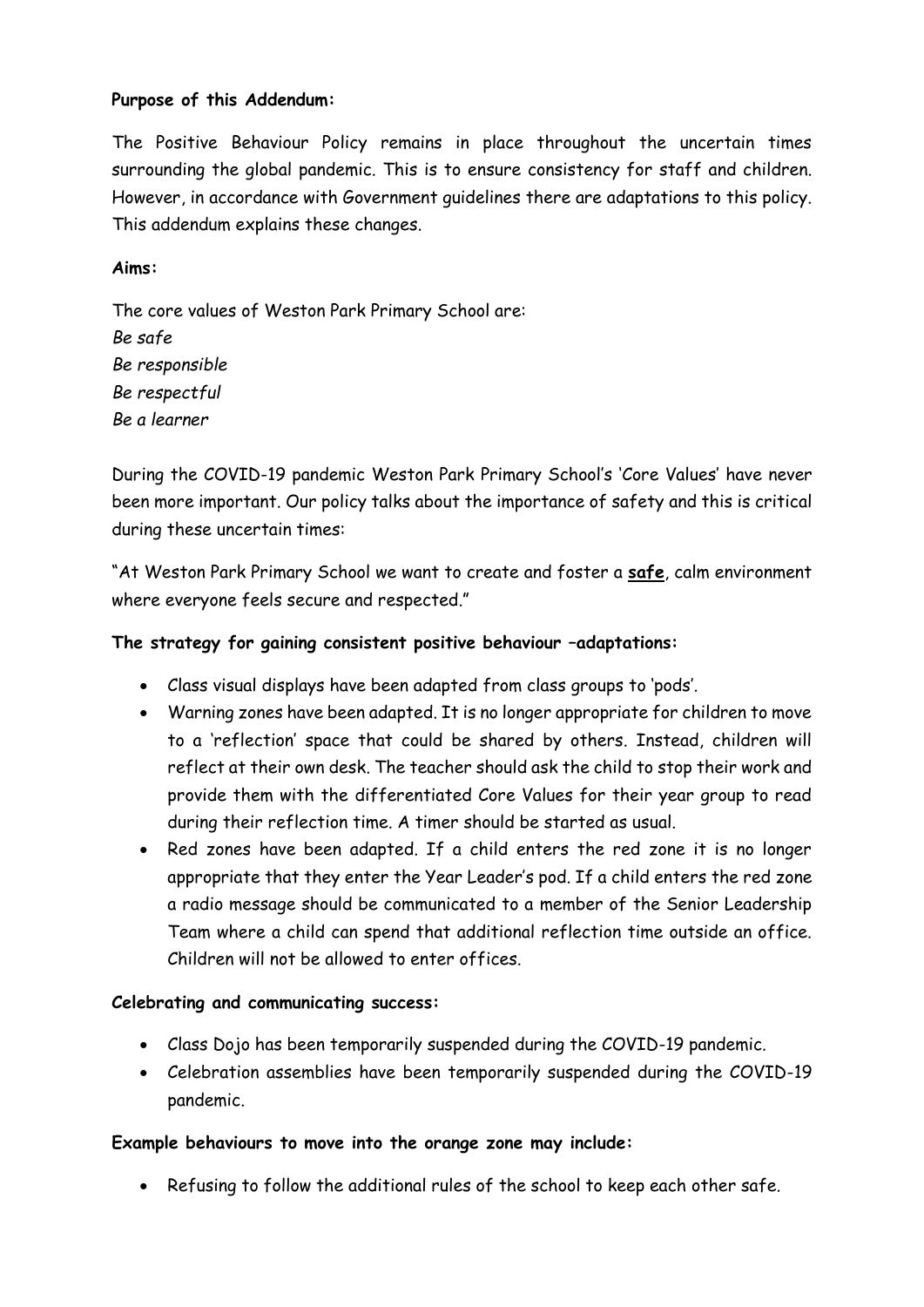# 11 Rules that MUST be followed

- Hand Washing must be completed at a minimum: On arrival, after break, before lunch, after lunch, before going home.
- Ensure we remain 2 metres away from each other and children where possible.
- Sneezing Catch it, Bin It, Kill It.
- After sneezing or coughing hands MUST be washed.
- Hair tied up where possible.
- Lockers are not to be used.
- Water bottles **are not** to be brought into school.
- Pencil cases **are not** to be brought into school.
- Children and adults must walk on the left hand side.
- Only 2 children in a bathroom at any one time.
- Always walk on the left hand side.

# **Example behaviours to move from the orange zone to the red zone may include:**

- Persistent refusal to follow the 11 rules that must be followed.
- Entering another teacher/pupil pod.

# **Exclusions:**

Headteachers continue to have the power to exclude in line with the DfE 2017 statutory guidance 'Exclusion from maintained schools, academies and pupil referral units in England' and as per the school's Positive Behaviour Policy. During the COVID-19 pandemic, the school has agreed a revised code of conduct for pupils (see example Appendix 1). This code of conduct will be reviewed regularly as the school widens its opening to more pupils. The Headteacher could decide to exclude a pupil depending on the severity of the breach of the code of conduct.

# **Conduct of pupils outside the school gates:**

 The school, parents/carers and pupils have been given a COVID-19 specific Home School Agreement which states clearly the expectations within school and outside the school gates. The Home School Agreement is linked [here.](https://www.weston-park.org.uk/attachments/download.asp?file=348&type=pdf) This provides explicit guidance on social distancing expectations.

# **School Trips:**

• School trips will not take place during the COVID-19 pandemic unless safe to do so